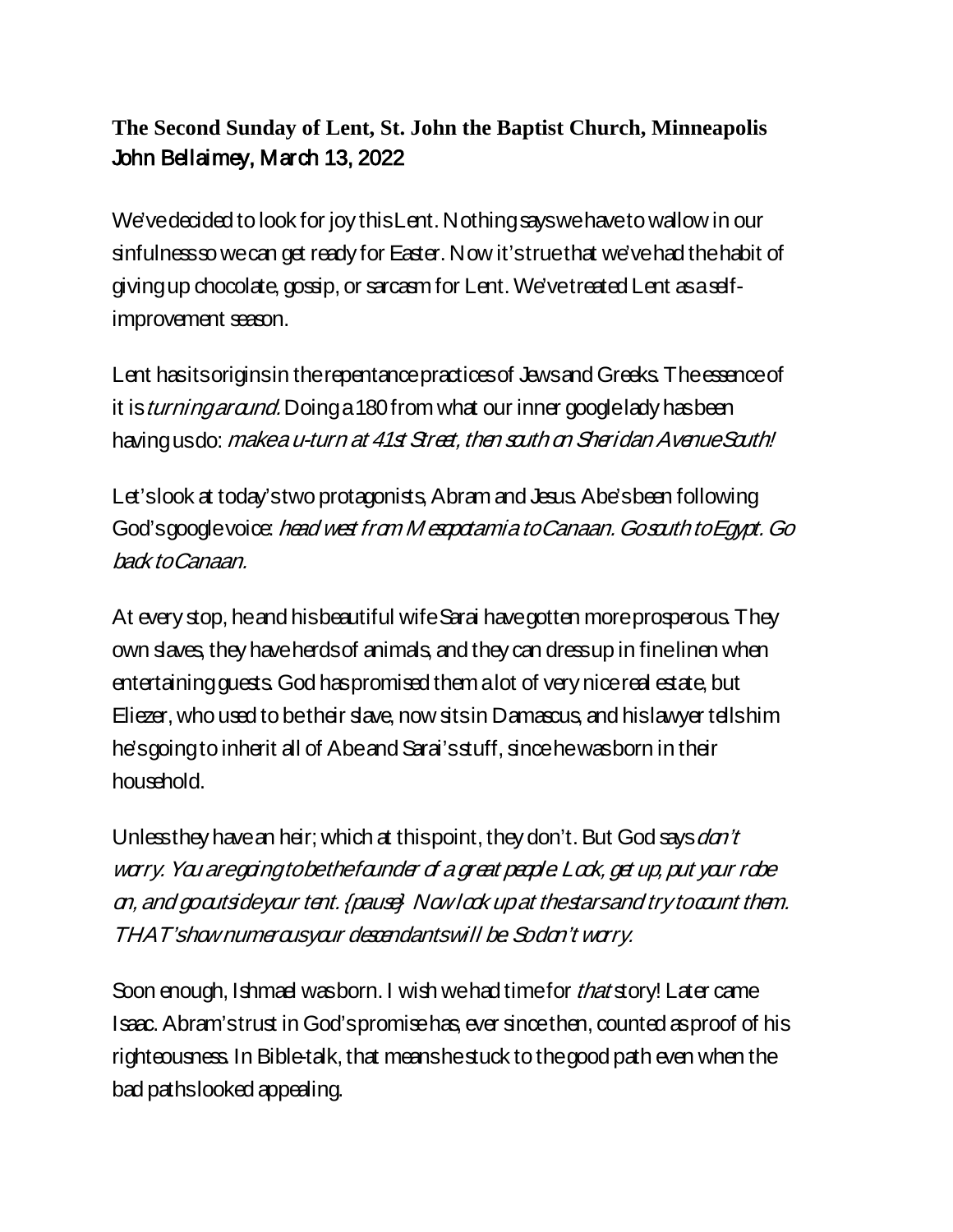Our other hero is Jesus, who was never promised any heirs. Except us. He hardly owned anything to pass along even if he did have kids, and that wasn't happening. When religious types warned him not to go to Jerusalem, he told them,  $d\sigma t'$ wary, that socalled king can't catch meyet. I have things to do first, and then I'll go down there. There will be a paradeforme and the arouds will sing {Chad: Schubert Hymnal S-130} Blessed is the one who comes in the name of the Lord.

## And yes then Herod will kill me But I'm not worried about that.

We're supposed to follow the Path of Love. Our Pathfinder is Jesus, who focused on the tasks at hand. There are people to be healed. Demons to be cast out. After that, he says, it will be time for the Hosannas and the trumped-up charges and "*bringing out the hammers* the boards and thenails" (Joni Mitchell, "For the Roses," 1972)

So we study our Pathfinder and notice how he doesn't stress out about the future. We try to imitate his focus on the tasks at hand. One: we have people to heal. If you aren't a nurse or doctor, then the healing may be more metaphorical. You have a friend overwhelmed by money problems. A sibling whose child care just vanished. A spouse whose work is grinding them down. Healing means doing what you can, even if it's just listening without judgment.

Two: we havedemons to cast out. We have more scientific terms for this. More modern diagnoses. Sometimes we find people who harbor destructive impulses that threaten to ruin, isolate, or turn us against people they love. We know what "demon" means, even if we don't believe in literal monsters. The whole world is watching one very powerful demon rage from his palace in Moscow.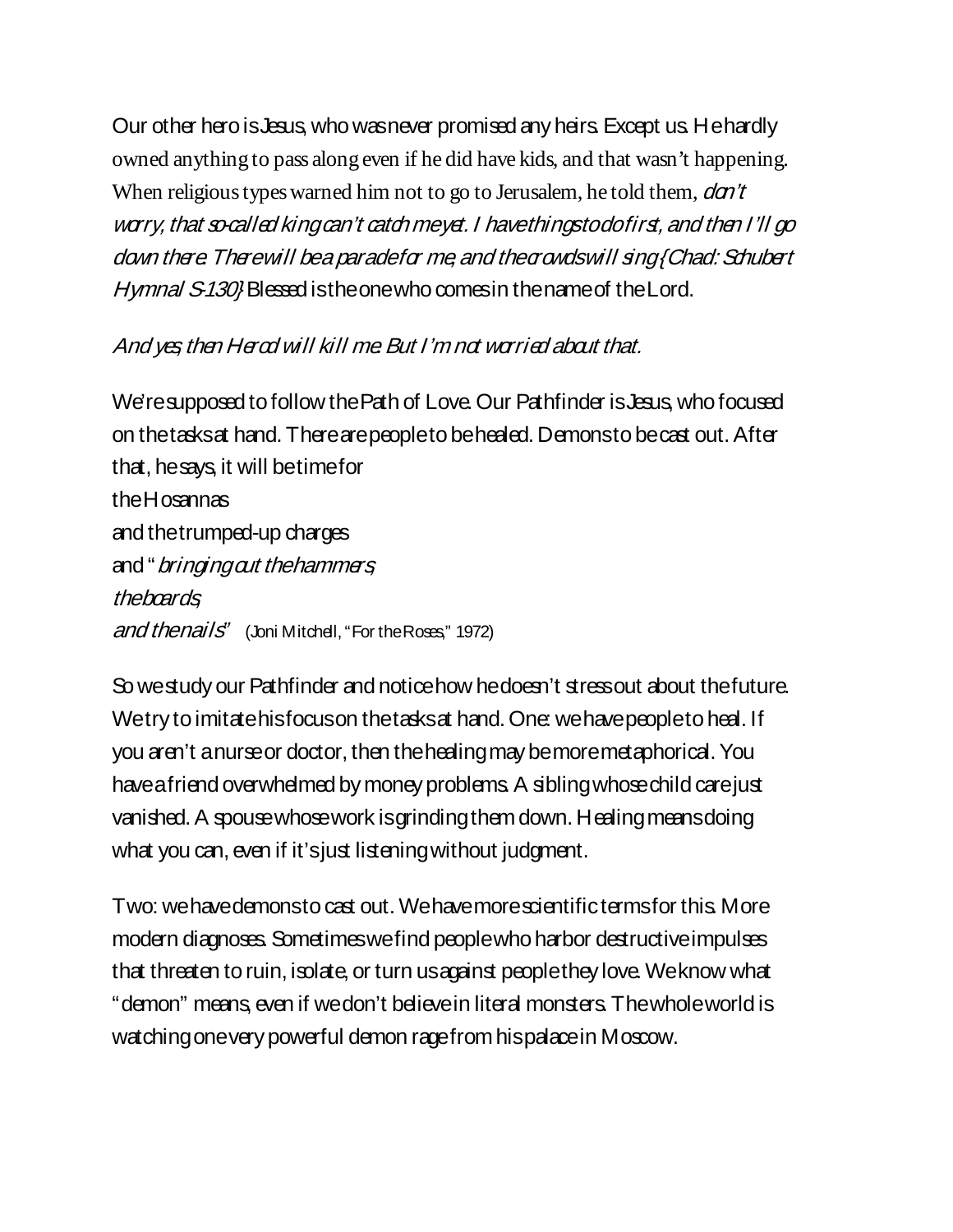Abram's demon seems to be doubt. He has a nagging worry that even though following this God of his has been a good idea so far, it will nevertheless turn out to have been useless. He needs to repent of that doubt, and get back to trusting the Path. He has to keep at it: the Path of Faith in his case or the Path of Love as the Jesus people would redefine it, is the right Path. Abram kept seeing God in visions or disguised as mysterious visitors, and God kept telling him: *gowest to the* place I will show you. It's gonna befine

When my wife Lynnell and I travel, we approach navigation differently. I just want to know the next turn. She needs to see the whole route, on her phone and in the book of maps. When we're repairing something, she watches the whole YouTube about the repair. I watch one step, pause the video, and do that one thing. Then I watch the next step. When we pack up for a trip, half the time I randomly wander the house looking for items to pack, but she works off a series of to-do lists

As a retired teacher, I know that my active working memory is pretty small, and that I work best one step at a time. I love the E.L. Doctorow comment that writing is like making a journey at night. You can only see as far as the headlights but you can make the whole trip that way. Lynnell is one of those learners who want to know what we'redoing today in class, and why it's important. She sees the bigpicture; the right Order of Operations. I'm more like Abram: OK, what's next? She's more like Jesus: here's the plan, folks. (Score 5 husband points for likening spouse to Our Lord)

The way you *think about* the Path of your life, like your learning style or your love language, is a little different for everybody. Actually following the Path of Love is the point of church.

During past Lents, we've focused on repenting our selfish, narrow, suspicious cravings. This year, we suggest repenting of joylessness.Turn from seriousness, from lament, from doom scrolling, from helplessly watching people suffer, near